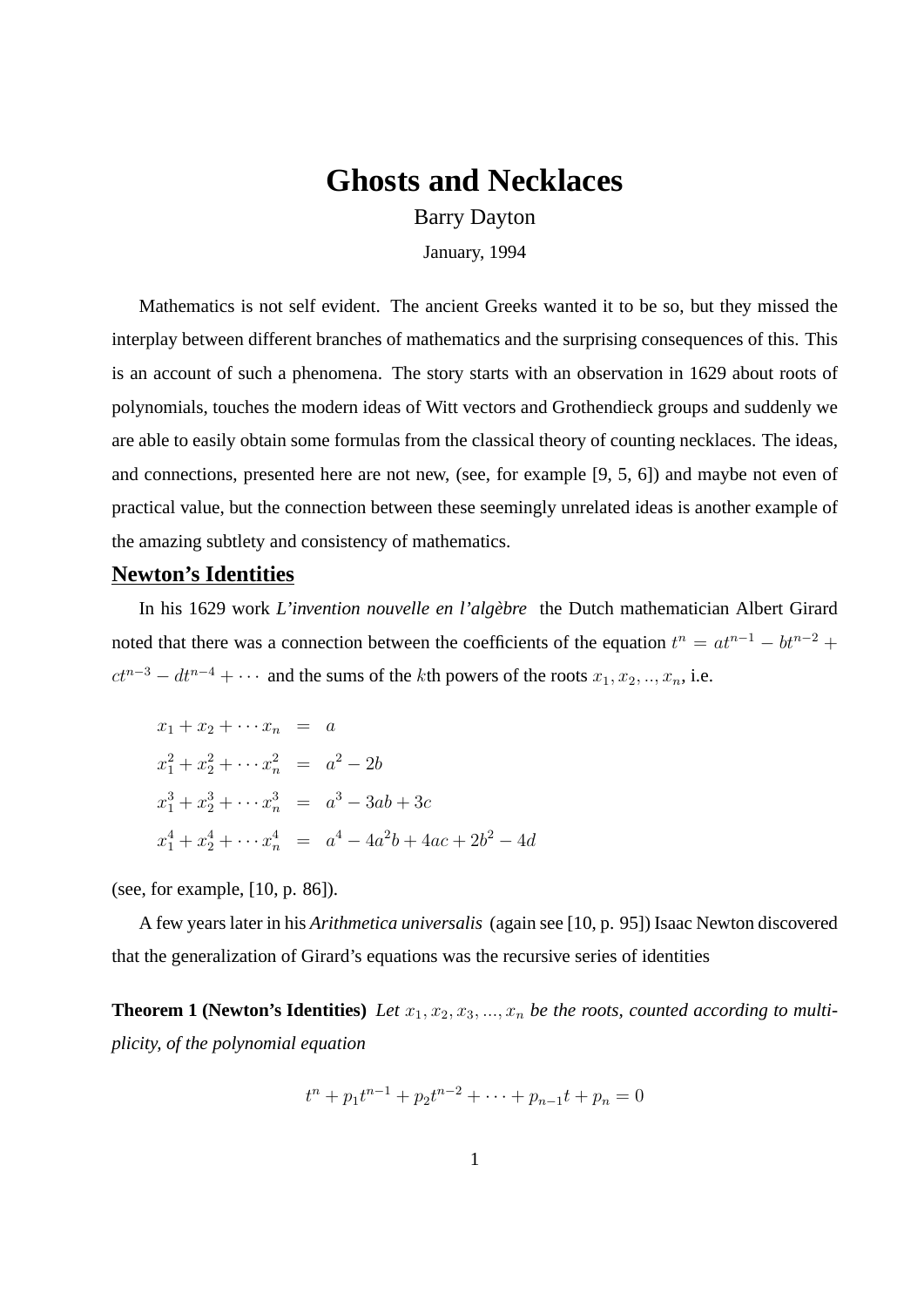*and let*

$$
s_k = x_1^k + x_2^k + \dots + x_n^k
$$

*for*  $k = 1, 2, 3, \ldots$  *Then for each*  $k \geq 1$ 

$$
s_k + p_1 s_{k-1} + p_2 s_{k-2} + \dots + p_{k-1} s_1 + k p_k = 0
$$

Newton did not provide a proof, nor shall I at the present. Of course Newton was thinking about the case where the coefficients  $p_j$  were real, but this works equally well in any algebraically closed field of characteristic 0. Note also we are assuming that the coefficient  $p_j = 0$  for  $j > n$ .

Newton's identities allow one to calculate the  $s_k$  recursively and his application was to estimate the largest positive real root (assuming multiplicity 1 and that it is actually the largest complex root in modulus) by  $\sqrt[k]{s_k}$  for moderately large k. This is, of course, not useful today. A more interesting application is to calculate the characteristic polynomial  $f(\lambda) = \det(\lambda I - A)$  of a  $n \times n$ matrix A. If the eigenvalues of A are  $x_1, \ldots, x_n$  then the eigenvalues of  $A^k$  are  $x_1^k, \ldots, x_n^k$  and thus  $s_k = \text{trace}(A^k)$ , which is easily calculated. Knowing the  $s_k$ ,  $k = 1, ..., n$  one can work backwards in Newton's identities to find the coefficients of the characteristic polynomial.

There are similar classical identities to find  $s_k = x_1^k + \cdots + x_n^k$  for negative values of k which are more to the point of this article.

**Theorem 2 (Newton's Identities)** Let  $x_1, x_2, ..., x_n$  be the roots (in an algebraically closed field *of characteristic 0) of the unitary polynomial*  $a(t) = 1 + a_1 t + a_2 t^2 + \cdots + a_n t^n$ . Assume  $a_j = 0$ for  $j > n$  and let  $s_j = x_1^j + \cdots x_n^j$  for  $j = -1, -2, -3, \ldots$  . Then for all  $k > 0$ 

$$
ka_k + a_{k-1}s_{-1} + a_{k-1}s_{-2} + \cdots + a_1s_{k-1} + s_{-k} = 0
$$

*Proof:* From the factorization

$$
a(t) = (1 - x_1^{-1}t)(1 - x_2^{-1}t) \cdots (1 - x_n^{-1}t)
$$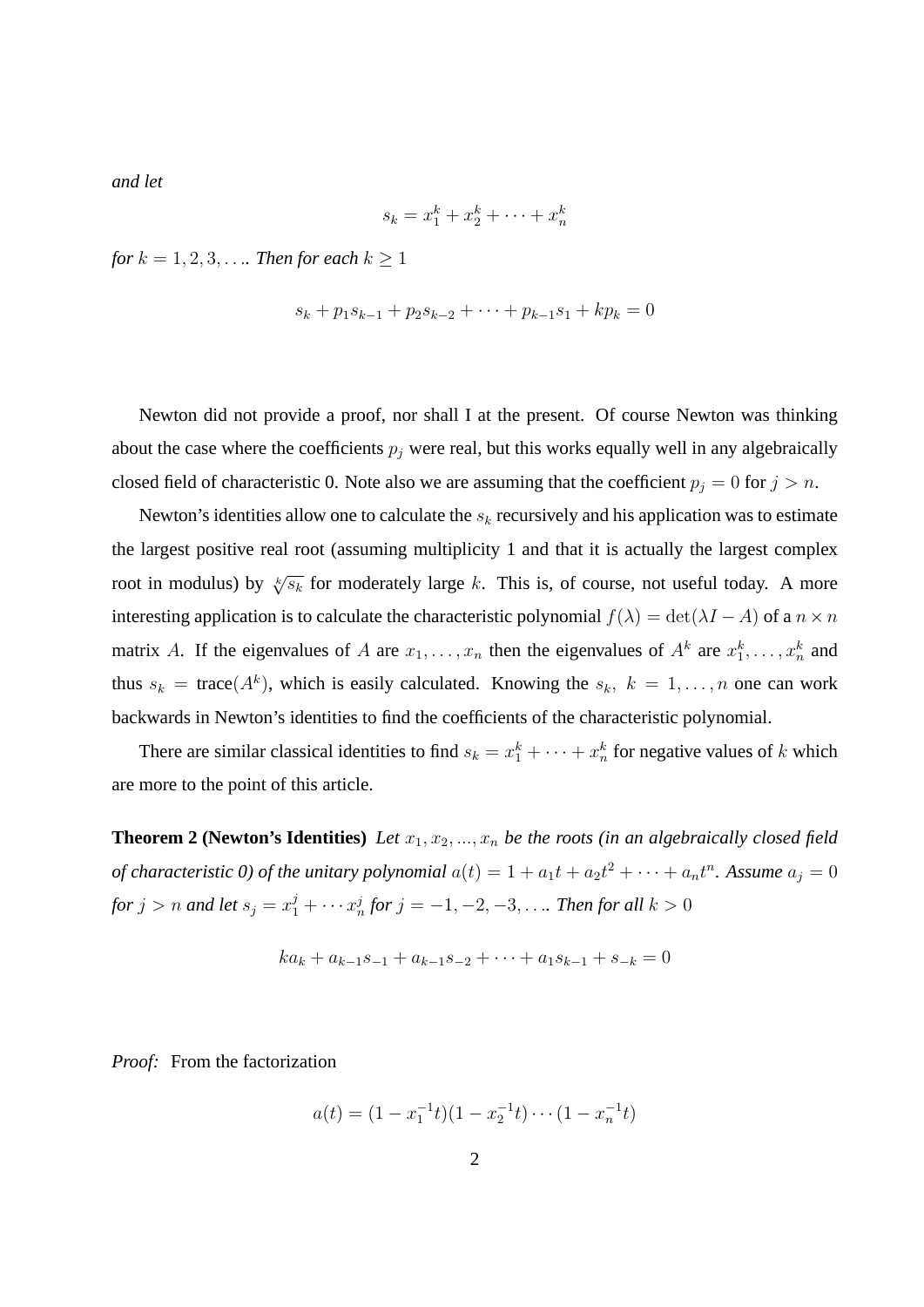it follows that the logrithmic derivative

$$
\frac{a'(t)}{a(t)} = \frac{-x_1^{-1}}{1 - x_1^{-1}t} + \dots + \frac{-x_n^{-1}}{1 - x_n^{-1}t}
$$

Multiplying by  $-t$  gives

$$
-t\frac{a'(t)}{a(t)} = \frac{x_1^{-1}t}{1-x_1^{-1}t} + \dots + \frac{x_n^{-1}t}{1-x_n^{-1}t}
$$

Now by the geometric series there is the formal series expansion

$$
\frac{1}{1 - x_j^{-1}t} = 1 + x_j^{-1}t + x_j^{-2}t^2 + \cdots
$$

or

$$
\frac{x_j^{-1}t}{1-x_j^{-1}t} = x_j^{-1}t + x_j^{-2}t^2 + x_j^{-3}t^3 + \cdots
$$

Summing over all  $j$  gives the formal power series

$$
-t\frac{a'(t)}{a(t)} = s_{-1}t + s_{-2}t^2 + s_{-3}t^3 + \cdots
$$
 (1)

Multiplying both sides of this last equation by  $a(t)$  and equating the coefficients of  $t^k$  on both sides gives the identities of the theorem.

I remark that a proof of Theorem 1 can be obtained as above by expanding  $t \frac{a'(t)}{a(t)}$  $rac{a'(t)}{a(t)}$  as a formal power series in powers of  $t^{-1}$ . I would also remark that using a computer algebra system it is often easiest to calculate the  $s_{-k}$  by using Equation (1), i.e. by expanding the left hand side as a power series.

Now using the identities of Theorem 2 one can calculate the  $s_k$  from the coefficients  $a_j$  or vice versa. Thus the sequence  $s_{-1}, s_{-2}, \ldots$  gives an alternate representation of the polynomial  $a(t)$ . I will call these the *ghost coefficients* of the polynomial and write  $gh_k(a(t)) = s_{-k}$ .

It then makes sense given a unitary formal power series  $a(t) = 1 + a_1t + a_2t^2 + \cdots$  to define ghost components  $gh_k(a(t)) = s_{-k}$  by means of the identities in Theorem 2. Of course, one can not then assume that the  $s_{-k}$  are sums of the kth powers of the roots. Euler, however, did just that when he calculated, correctly, the sums of the series

$$
\zeta(k) = \sum_{n=1}^{\infty} \frac{1}{n^k}
$$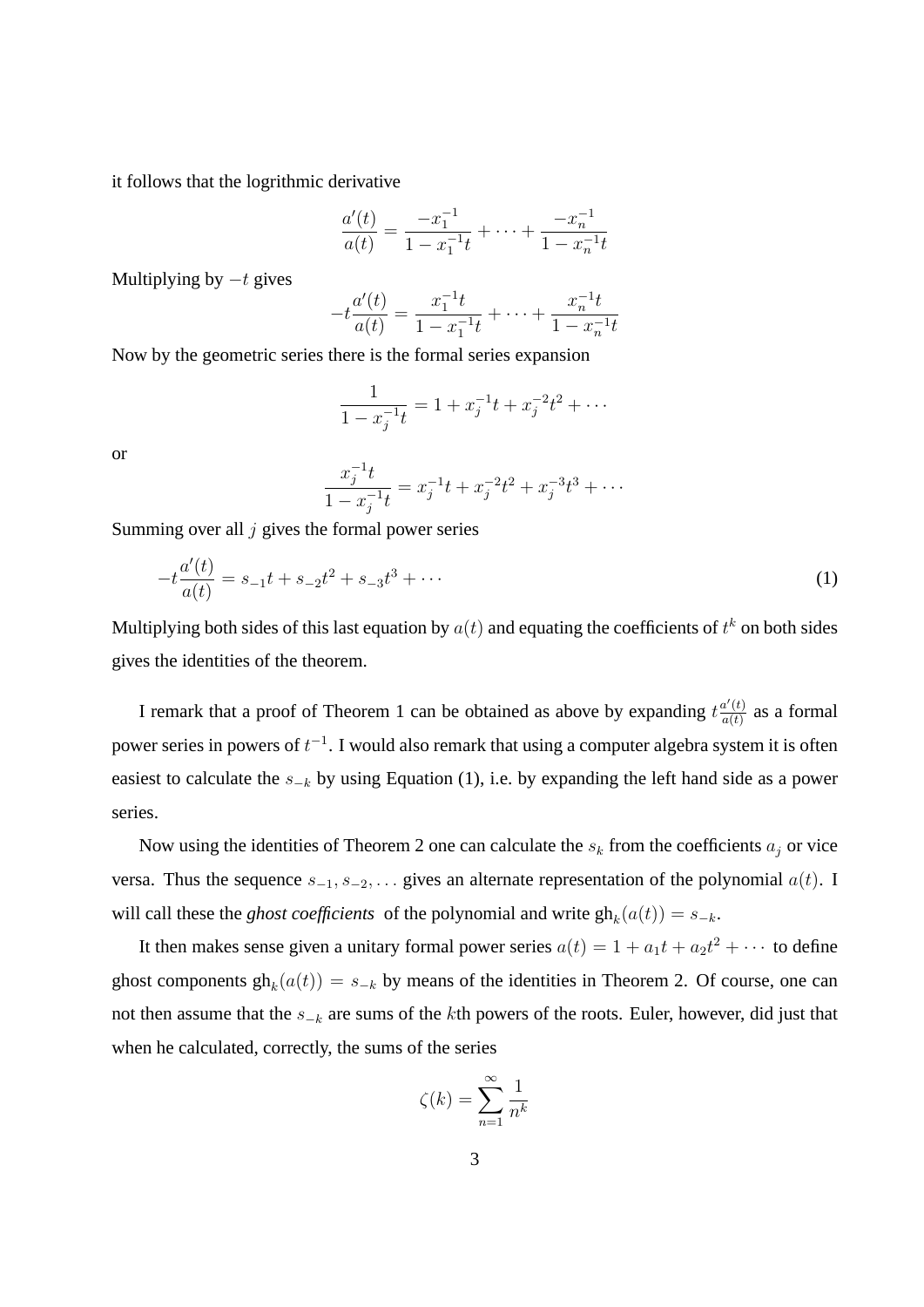for even integers  $k$  (see, for example, [7, p. 449]).

The ghost components, or more precisely the ghost series (i.e. the right hand of Equation (1)) acts somewhat like a logarithm. One can see this either from the equation

$$
-t\frac{a'(t)}{a(t)} = -t\frac{d}{dt}\log a(t)
$$

or by noting that the roots of the product  $a(t)b(t)$  are the elements of the "disjoint union" of the roots of the two polynomials ("disjoint" so that multiplicities are counted correctly). From either point of view one gets  $gh_k(a(t)b(t)) = gh_k(a(t)) + gh_k(b(t)).$ 

I end this section with the following idea. Suppose that  $R$  is a subring of an algebraically closed field of characteristic 0, i.e. an integral domain of characteristic 0. Let  $a(t)$ ,  $b(t) \in R[t]$ be unitary polynomials with coefficients in R. I claim that there is a polynomial  $c(t) \in R[t]$ so that  $gh_k(c(t)) = gh_k(a(t))gh_k(b(t))$  for each  $k > 0$ . From a practical standpoint one can calculate the ghost components of  $a(t)$ ,  $b(t)$  and then work backwards using the identity of Theorem 2, but it is not clear that only finitely many coefficients  $c_i$  will be non-zero nor is it clear that, if R does not contain all rational numbers, that the coefficents will be in R. Instead the argument is to let  $x_1, \ldots, x_m$  be the roots of  $a(t), y_1, \ldots, y_n$  be the roots of  $b(t)$  in both cases counted according to multiplicity. Now consider the polynomial  $c(t)$  of degree mn whose roots are  $\{x_iy_j|1 \le i \le m, 1 \le j \le n\}$ . This clearly satisfies the correct identities on the ghost components. But the coefficients of  $c(t)$  are symmetric polynomials in the roots  $x_i y_j$ . Now in these symmetric polynomials the coefficient of any particular monomial in  $y_1, \ldots, y_n$  is a symmetric polynomial in  $x_1, \ldots, x_m$  and hence, by the Fundamental Theorem on Symmetric polynomials (eg. [8, Thm. 11, p133]) a polynomial in the coefficients of  $a(t)$ , i.e. an element of R. But, since the order in which we wrote down the  $y_j$ 's clearly doesn't matter, the resulting polynomial in  $R[y_1, \ldots, y_n]$  is again symmetric and hence a polynomial in the coefficients of  $b(t)$ , hence an element of R.

# **Witt Vectors**

The preceding classical ideas can be axiomatized by the modern idea of (big) Witt vectors. It is generally accepted that these Witt vectors made their official debut in the paper by Cartier [4] even though they appear to have been discovered much earlier by E. Witt, for instance they had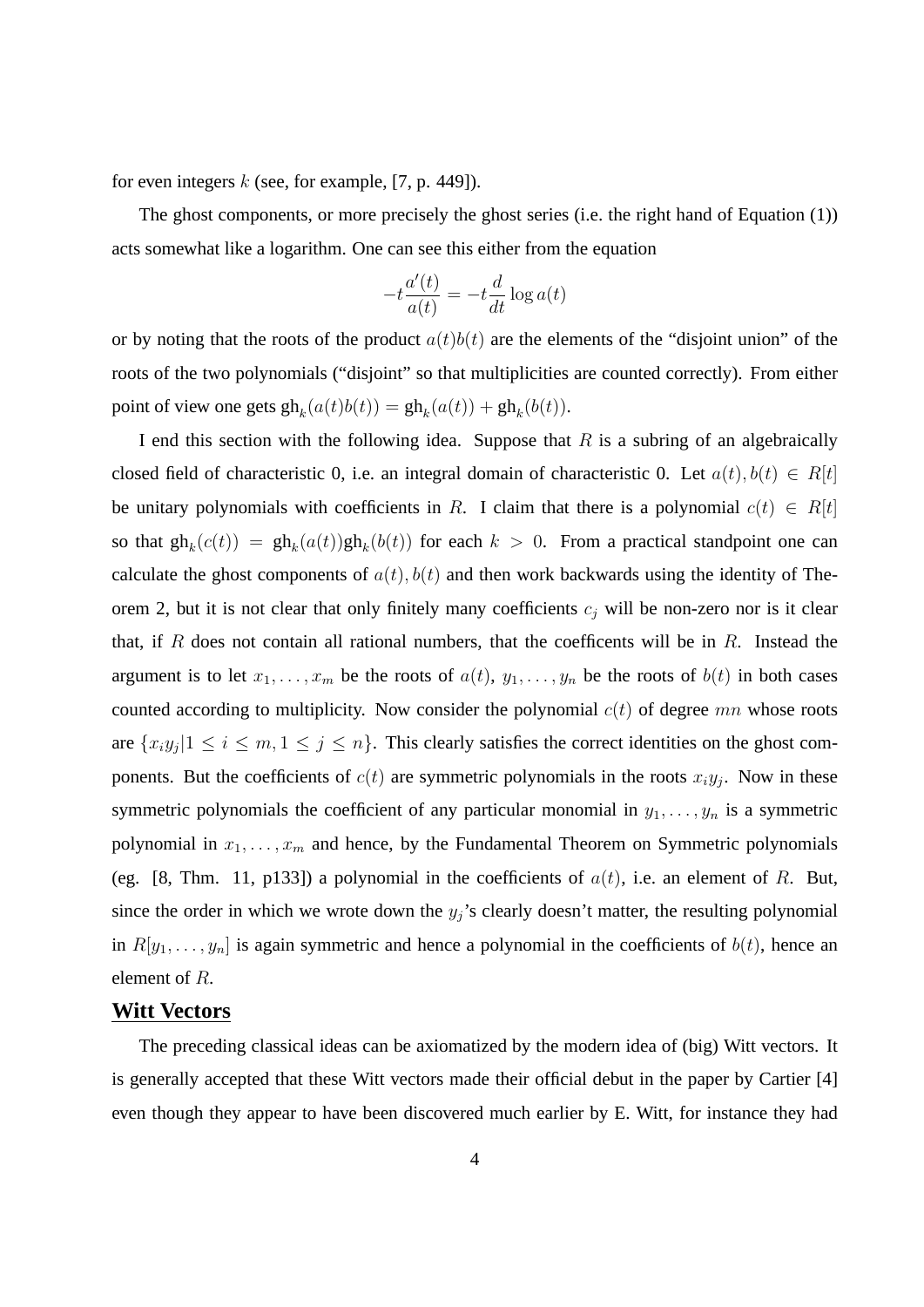previously appeared in print in the form of a series of exercises in S. Lang's textbook [8].

Let R be a commutative ring with unit, which I will view as a commutative **Z**-algebra. As a set we define  $W(R)$  to be the set of unitary power series in R, i.e  $W(R) = \{a(t) = 1 + a_1t + a_2t^2 +$  $\cdots \in R[[t]]$ . The addition in  $W(R)$  will be the usual multiplication of power series. I will use the usual multiplicative notation, so that for  $a(t)$ ,  $b(t) \in W(R)$ ,  $a(t)b(t)$  is the "sum",  $\frac{a(t)}{b(t)}$  is the "difference", and in an expression such as  $(1-t)^r$ , r is the "coefficient".

Central to this is the *ghost map*. This is the map  $W(R) \to tR[[t]]$  given by

$$
\operatorname{gh}(a(t)) = -t \frac{a'(t)}{a(t)} = \frac{d}{dt} \log a(t)
$$

If  $gh(a(t)) = f_1t + f_2t^2 + \cdots$  it is customary to call  $f_i$  the *i*th ghost component of  $a(t)$  or  $gh_i(a(t))$ .

The ghost map is a homomorphism of the additive groups of  $W(R)$  and  $tR[[t]]$  but rather than viewing  $tR[[t]]$  as an ideal of  $R[[t]]$  I will view it as the product  $\prod_{i=1}^{\infty} R$  via the map  $f_1t + f_2t^2 +$  $\cdots \mapsto (f_1, f_2, f_3, \ldots)$  and thus addition is the same but multiplication is given by

$$
(f_1t + f_2t^2 + \cdots) * (g_1t + g_2t^2 + \cdots) = (f_1g_1)t + (f_2g_2)t^2 + \cdots
$$
 (2)

If R has no **Z**-torsion (i.e.  $nr = 0$  implies  $r = 0$  for  $n \in \mathbb{Z}$ ,  $n \neq 0$ ,  $r \in R$ ) then it is easily seen from Newton's Identities that gh is injective and if R contains the rationals **Q** then gh is bijective. In this latter case the ring structure on  $tR[[t]]$  given by (2) determines a ring structure on  $W(R)$  so that gh :  $W(R) \rightarrow tR[[t]]$  is an isomorphsim.

It is in fact true in general that there is a multiplication in  $W(R)$  which makes gh a homomorphism of rings. There are probably more arguments for this than there are authors who have written about Witt vectors (see, for example, [1, 2, 3]) but I must stick in my own two cents worth with a sketch of my own favorite argument. It is clearly enough to establish this for the ring  $\mathbf{Z}[\{a_i\}_{i=1}^{\infty}, \{b_i\}_{i=1}^{\infty}, \{c_i\}_{i=1}^{\infty}]$  of polynomials in infinitely many indeterminants so we can assume that  $R$  is an integral domain with no  $\mathbb{Z}$ -torsion. Thus gh is injective and one only needs to show that if  $f, g$  are in the image of gh then  $fg$  is also in the image. Now Newton's Identities tell us that the *n*th ghost component  $\text{gh}_n(a)$  depends only on the first *n* components of *a* and thus by a limit argument in the appropriate topology the result follows from my remark at the end of the last section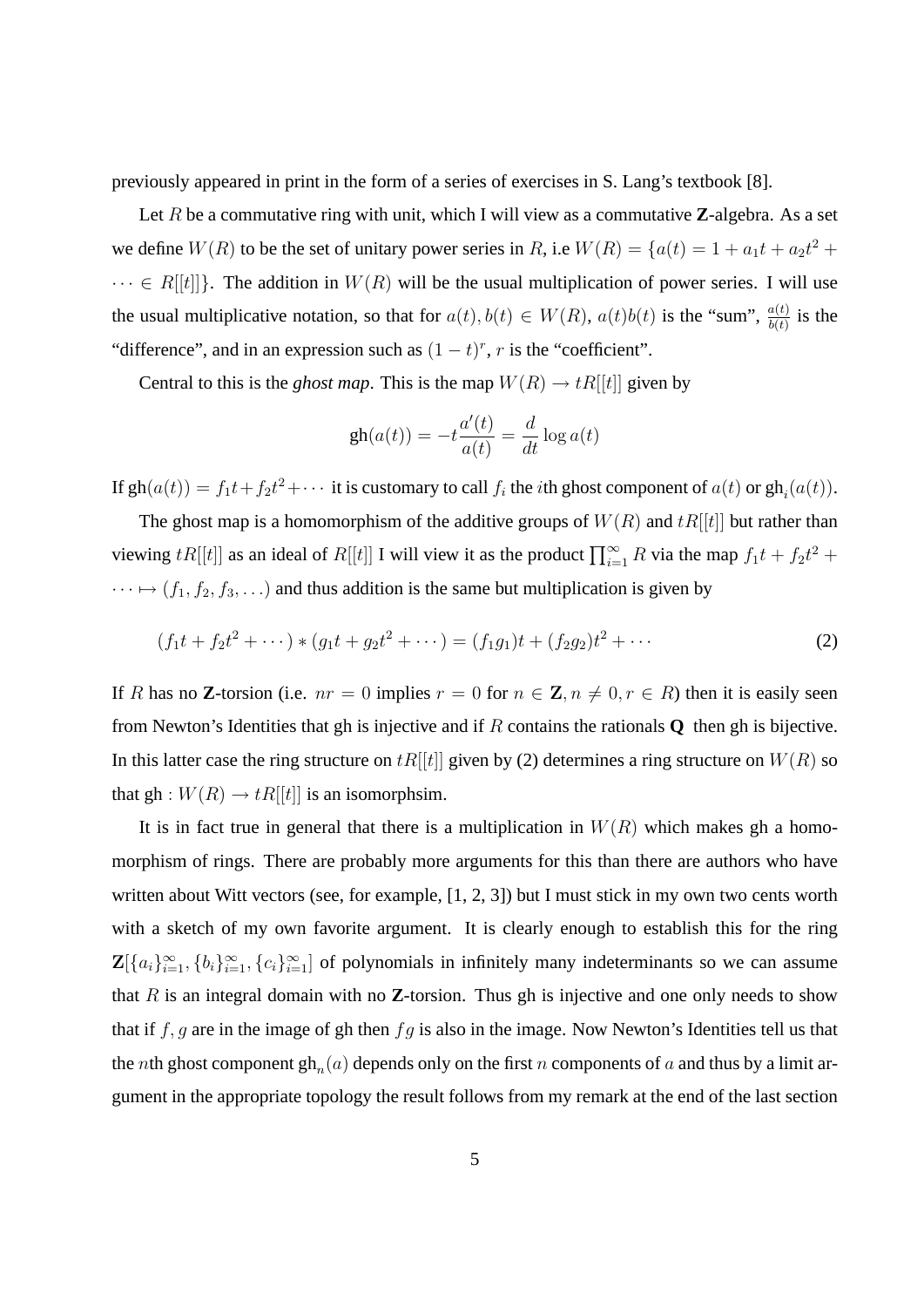that given  $a, b \in W(R)$  and any positive integer n there is a  $c \in W(R)$  with  $gh_i(c) = gh_i(a)gh_i(b)$ for  $i \leq n$ .

Denoting our multiplication by  $*$  it is seen that

$$
(1 - rt^m) * (1 - st^n) = (1 - r^{n/d}s^{m/d}t^{mn/d})^d, d = (m, n)
$$
\n(3)

where  $(m, n)$  is the greatest common divisor of  $m, n$ . This can be checked by noting that

$$
gh(1 - rt^m) = mrt^m + mr^2t^{2m} + mr^3t^{3m} + \cdots
$$

In particular  $1 - t$  is the multiplicative identity. (The astute reader will note that this differs from some authors such as [9, 2] where  $(1 - t)^{-1}$  is the multiplicative identity.)

In general  $W(R)$  is not an R-algebra, however there is a fairly common type of ring for which W(R) is an R-algebra. This is a *binomial ring*, i.e. a ring with no **Z**-torsion in which for each  $r \in R$  and positive integer n,

$$
\binom{r}{n} = \frac{r(r-1)\cdots(r-n+1)}{n!}
$$

is an element of R. For example the ring of integers and any ring containing **Q** is a binomial ring. For a binomial ring there is a map  $\lambda : R \to W(R)$  given by

$$
\lambda(r) = (1 - t)^r = \sum_{n=0}^{\infty} (-1)^n \binom{r}{n} t^n
$$

which imbeds R as a subring of  $W(R)$ . More generally

$$
(1 - tm)r = \sum_{n=0}^{\infty} (-1)n {r \choose n} t^{mn}
$$

is an element of  $W(R)$ . We note that

$$
gh((1-tm)r) = mrtm + mrt2m + mrt3m + \cdots
$$

which, incidentally, gives a proof (letting  $m = 1$ ) that  $\lambda$  is an injective ring homomorphism.

The main result of this section is essentially the first proposition of [9, p. 113]. I remind the reader that  $\prod$  below refers to the "sum" in  $W(R)$ . Also, at this point I will start writing a instead of  $a(t)$ .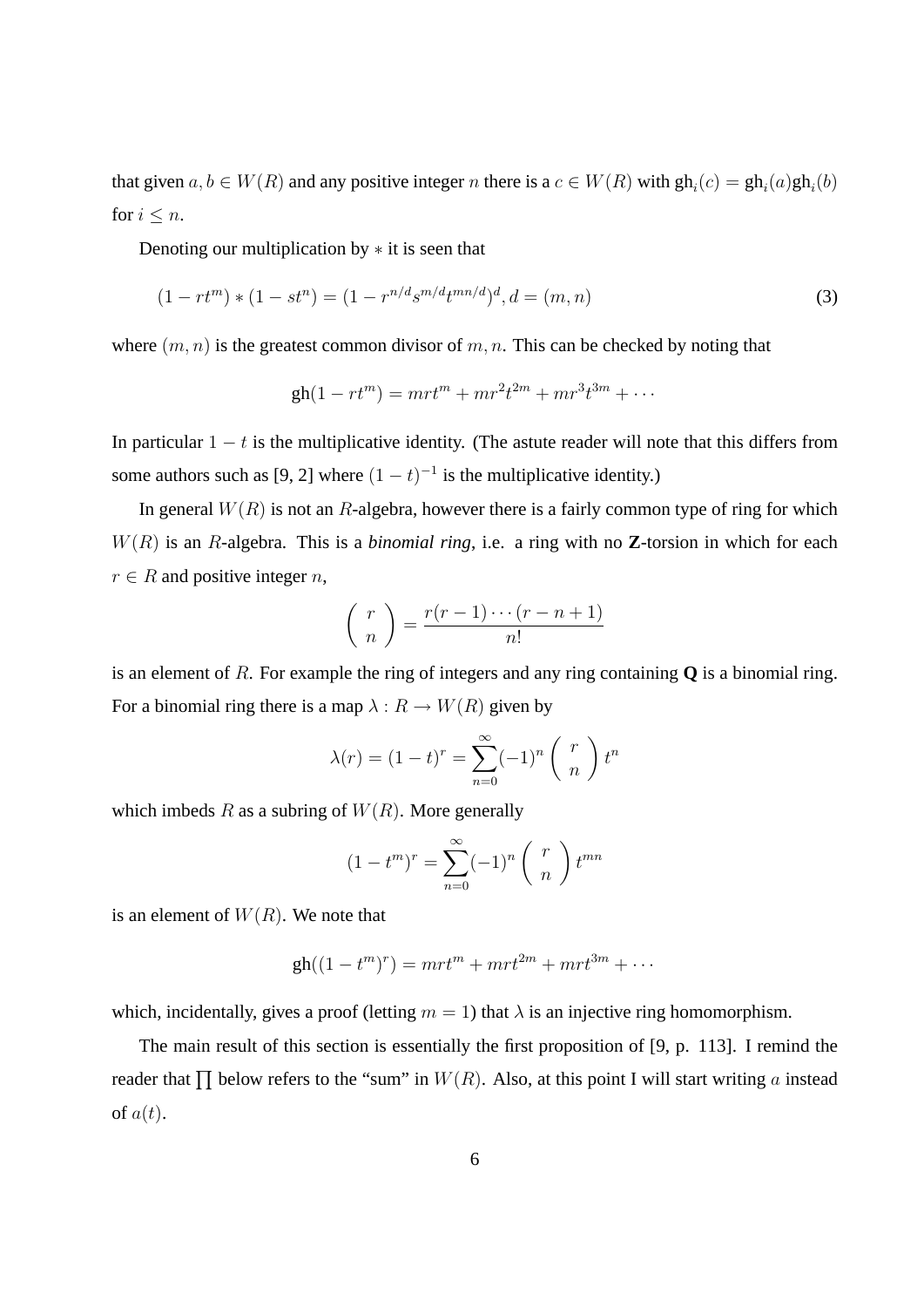**Proposition 3** *Let* R *be a binomial ring. Then each*  $a \in W(R)$  *can be written uniquely in the form*

$$
a = \prod_{m=1}^{\infty} (1 - t^m)^{r_m}
$$

*for appropriate*  $r_1, r_2, \ldots \in R$ *.* 

*Sketch of Proof:* Suppose  $gh(a) = f_m t^m + f_{m+1} t^{m+1} + \cdots$  for some  $m \ge 1$ . It follows easily from Newton's identities that  $f_m$  is divisible by m in R so then  $a(1 - t^m)^{-(f_m/m)} \in W(R)$  and  $gh_i(a(1-t^m)^{-(f_m/m)}) = 0$  for all  $i \leq m+1$ . Thus successively "subtracting" Witt vectors of the form  $(1 - t^m)^{r_m}$  from a produces a sequence of elements in  $W(R)$  converging to the zero Witt vector. An appropriate limit argument would clean up the details.

**Example 4** I illustrate the constructive approach above by calculating the decomposition of the Witt vector  $a = 1 - 5t \in W(\mathbf{Z})$ . I first calculate

$$
gh(a) = 5t + 25t2 + 125t3 + 625t4 + 3125t5 + 15625t6 + \cdots
$$

I now note that  $gh((1-t)^5) = 5t + 5t^2 + 5t^3 + \cdots$  so

$$
gh(a(1-t)^{-5}) = 20t^2 + 120t^3 + 620t^4 + 3120t^5 + 15620t^6 + \cdots
$$

But  $\text{gh}((1-t^2)^{10}) = 20t^2 + 20t^4 + 20t^6 + \cdots$  so

$$
gh(a(1-t)^{-5}(1-t^2)^{-10}) = 120t^3 + 600t^4 + 3120t^5 + 15600t^6 + \cdots
$$

Next gh( $(1 - t^3)^{40} = 120t^3 + 120t^6 + \cdots$  so

$$
gh(a(1-t)-5(1-t^2)^{-10}(1-t^3)^{-40}) = 600t^4 + 3120t^5 + 15480t^6 + \cdots
$$

Finally as  $600/4 = 150$ ,  $3120/5 = 624$  and  $15480/6 = 2580$  I conclude that

$$
a = (1-t)^5 (1-t^2)^{10} (1-t^3)^{40} (1-t^4)^{150} (1-t^5)^{624} (1-t^6)^{2580} \cdots
$$

Assuming that  $a \in W(R)$  has the factorization  $a = \prod_{m=1}^{\infty} (1 - t^m)^{r_m}$  then it is seen that the nth ghost component is

$$
\mathrm{gh}_n(a) = \sum_{d|n} dr_d
$$

A straightforward application of the Möbius inversion formula gives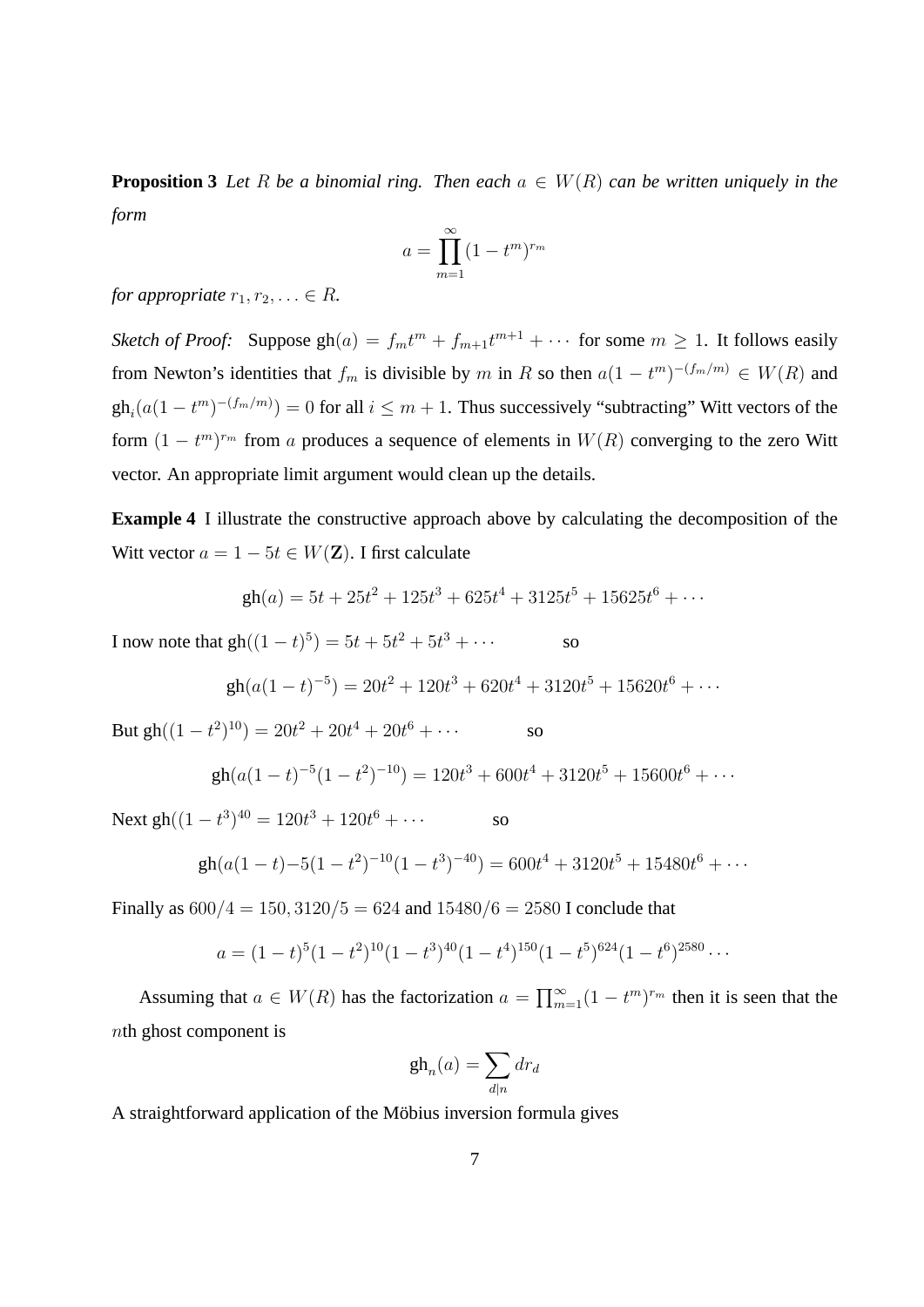**Proposition 5** *Let*  $a \in W(R)$  *where*  $R$  *is a binomial ring. Suppose* 

$$
gh(a) = g_1t + g_2t^2 + g_3t^3 + \cdots
$$

*Then*  $a = \prod_{m=1}^{\infty} (1 - t^m)^{r_m}$  *where* 

$$
r_m = \frac{1}{m} \sum_{d|m} \mu\left(\frac{m}{d}\right) g_d
$$

*where*  $\mu$  *is the Möbius function.* 

#### **The Grothendieck – Burnside ring**

In this section I construct the Grothendieck – Burnside ring of [5] in the special case of the infinite cyclic group. In [5, 6] this is constructed for any profinite group  $G$ , but I prefer to avoid all the technicalities involved. Thus let  $G$  denote the infinite cyclic group.

A (finite) G-space  $(S, \sigma)$  then consists simply of a finite set S together with a permutation  $\sigma$ of S. Thus G acts on S by  $n \in G$  acting on  $x \in S$  by  $\sigma^n(x)$ . Two G-spaces  $(S, \sigma)$ ,  $(T, \tau)$  are isomorphic if there is a bijection  $u : S \to T$  with  $\tau u = u\sigma$ . If  $(S, \sigma)$ ,  $(T, \tau)$  are two G-spaces then there is a join  $(S \cup T, \sigma \cup \tau)$  given by  $S \cup T$  being the the disjoint union of S and T and

$$
\sigma \sqcup \tau(x) = \begin{cases} \sigma(x) & \text{if } x \in S \\ \tau(x) & \text{if } x \in T \end{cases}
$$

There is also the cartesian product G-space  $(S \times T, \sigma \times \tau)$  where, of course,  $\sigma \times \tau(x, y)$  =  $(\sigma(x), \tau(y)).$ 

I now let  $\Omega$  be the Grothendieck group of the class of these (finite) G-spaces, i.e.  $\Omega$  is the free abelian group generated by isomorphism classes  $[S, \sigma]$  of G-spaces modulo the relation  $[S \cup T, \sigma \cup$  $\tau = [S, \sigma] + [T, \tau]$ . It is easily seen that the cartesian product operation induces a product on  $\Omega$  so that  $\Omega$  is a commutative ring.

Once again we have a ghost map. Here we define Gh :  $\Omega \to t\mathbf{Z}[[t]]$  by  $Gh([S,\sigma] = \sum_{n=1}^{\infty} Gh_n([S,\sigma])t^n$ where  $Gh_n([S, \sigma])$  is the number of elements of S left fixed by the action of the subgroup of G generated by n, i.e the number of elements of S left fixed by the permutation  $\sigma^n$ . This is well defined on isomorphism classes and is easily seen to be compatible with the ring structure on  $\Omega$  and so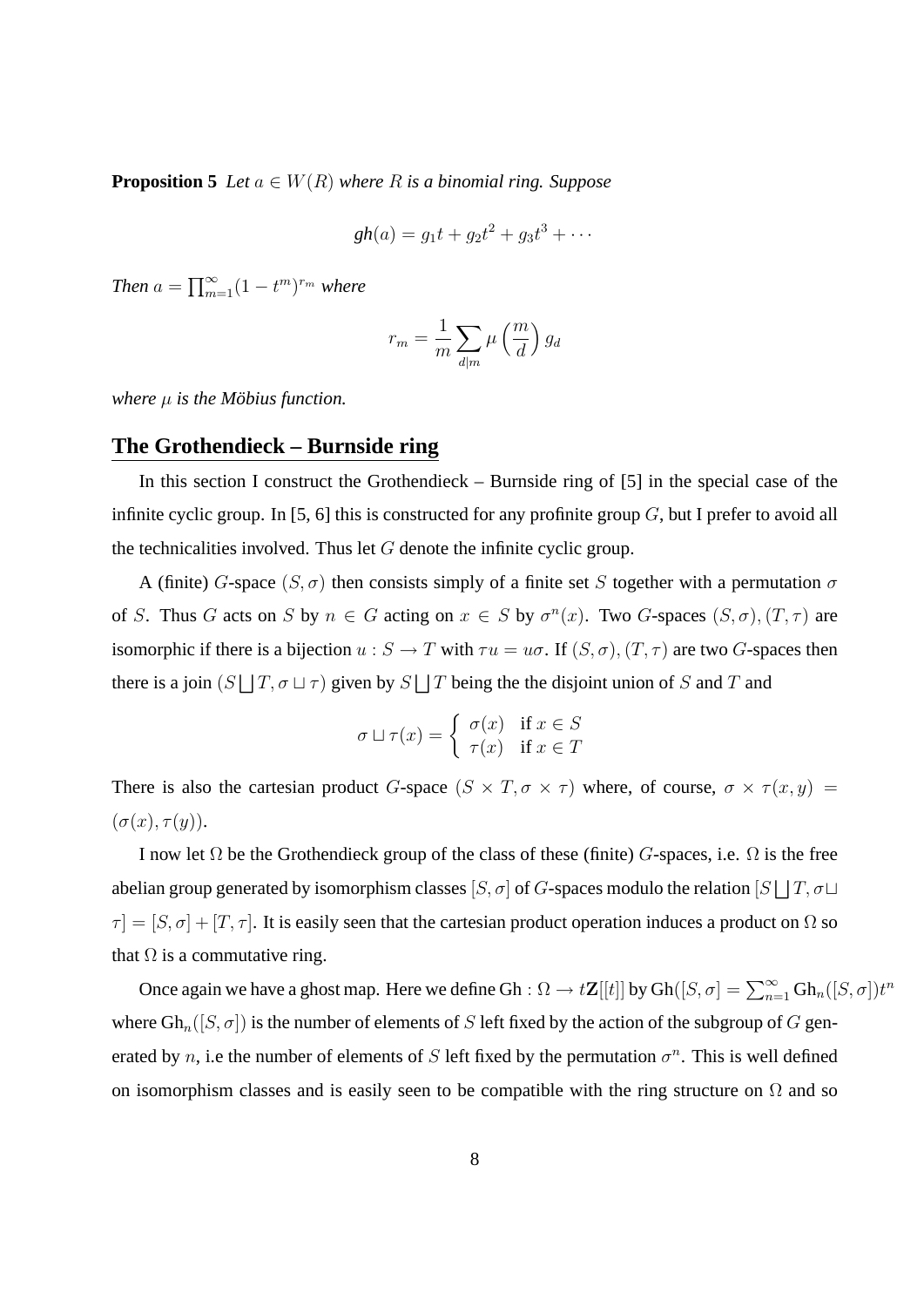factors as a ring homomorphism Gh :  $\Omega \rightarrow t\mathbf{Z}[[t]]$  where the latter ring is viewed as the infinite product of the previous section.

The point is that this ghost map factors through the ghost map of the previous section, i.e. there is a map  $\psi : \Omega \to W(Z)$  so that the diagram commutes.



To see this, I first consider the case when  $(S, \sigma)$  is a transitive G-space, i.e.  $\sigma$  has only one orbit, i.e.  $\sigma$  is a cycle. Suppose that S has m elements. It is easily seen that  $\sigma^n$  has fixed points only if  $m|n$ , i.e.  $\sigma^n$  is the identity, in which case  $\sigma^n$  has m fixed points. Thus

$$
Gh([S, \sigma]) = mt^{m} + mt^{2m} + mt^{3m} + \cdots = gh(1 - t^{m})
$$

But every permutation is the product of disjoint cycles so in  $\Omega$  each class  $[S, \sigma]$  is a sum of transitive G-spaces. It follows that if  $\sigma$  factors as a product of  $r_m$  cycles of length m for  $m = 1, 2, 3, \ldots$  then  $\psi$  should be given by

$$
\psi([S,\sigma]) = (1-t)^{r_1}(1-t^2)^{r_2}(1-t^3)^{r_3}\cdots
$$

It is easily checked that this does in fact work. It should be noted that since we are working with finite G-spaces that this "sum" is in fact finite, i.e.  $r_m = 0$  for large m.

As a consequence of the above description of  $\psi$  one obtains

**Proposition 6** *Let*  $(S, \sigma)$  *be a finite G*-space with  $\psi([S, \sigma]) =$ 

 $\prod_{m=1}^{\infty}(1-t^m)^{r_m}$ . Then the number of distinct orbits of elements of S of length n under the  $p$ ermutation  $\sigma$  is  $r_n$  and the total number of distinct orbits is  $\sum_{m=1}^\infty r_m$ .

### **Necklaces**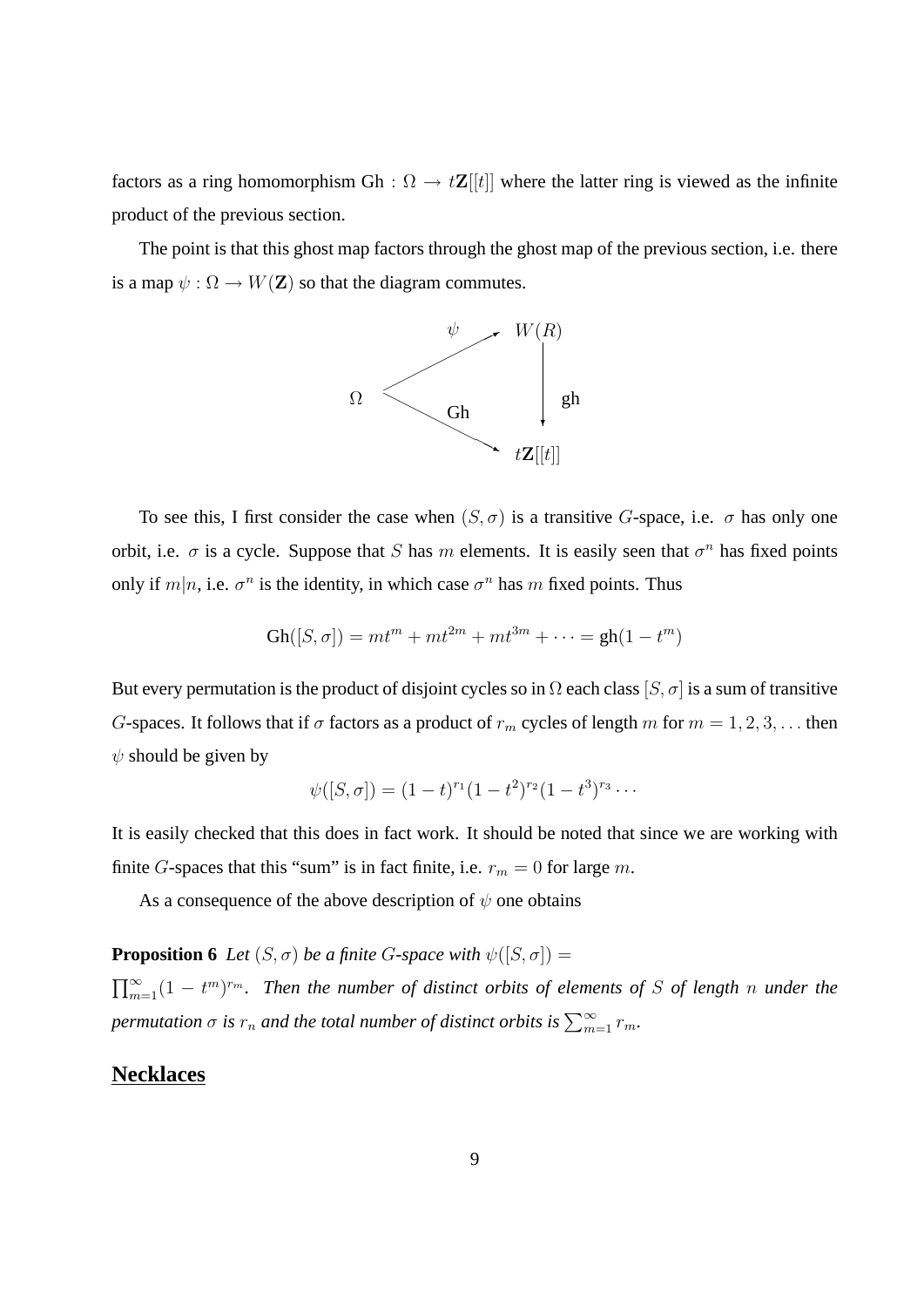In this section I apply the preceding results to counting necklaces. It should be emphasized that all the results here are classical, none-the-less I find the connection between these classical results and the ideas presented above to be striking.

By a necklace with n beads in c colors, I mean an arrangement of n objects (beads) of c different colors around a circle. If the circle is rotated the resulting necklace is considered to be the same as the original, however a flip may produce a different necklace.

A more formal way of describing this is the following: let B be a set of n objects (the beads) and C be a set of c elements (the colors). Then consider the set S of all functions  $f : B \to C$ . Now let  $\gamma$  be a cyclic permutation of the set B, i.e.  $\gamma$  has order n. Then there is a permutation  $\sigma$  of S given by  $\sigma(f) = f \circ \gamma$ . A necklace is an orbit in S of the permutation  $\sigma$ .

Thus  $(S, \sigma)$  is a G-space, so by Proposition 6 to count necklaces one need only calculate  $\psi([S, \sigma])$ . But since gh :  $W(\mathbf{Z}) \to t\mathbf{Z}[[t]]$  is an injection, the strategy is to first calculate Gh( $[S, \sigma]$ ) and lift.

Now the main observation is that f is a fixed point of  $\sigma^k$  if and only if f is constant on each orbit of  $\gamma^k$ . If k is relatively prime to n then  $\gamma^k$  again has only one orbit so f must be constant, i.e.  $Gh_k([S, \sigma]) = c$ . More generally, if  $(k, n) = d$ , (here and below  $(k, n)$  is the greatest common divisor) then  $\gamma^k$  has d orbits, on each of which f must be constant. Thus  $Gh_k([S, \sigma]) = c^d$ .

**Example 7** Suppose I wish to know the number of necklaces with 6 beads of 5 possible colors. By the above paragraph

$$
Gh([S, \sigma]) = 5t + 25t^2 + 125t^3 + 25t^4 + 5t^5 + 15625t^6 + \cdots
$$

and is periodic of period 6. Using the technique of Example 4 (note even that the first 3 terms are the same) I easily calculate

$$
\psi([S,\sigma)] = (1-t)^5(1-t^2)^{10}(1-t^3)^{40}(1-t^6)^{2580}
$$

It follows from Proposition 6 that there are  $5 + 10 + 40 + 2580 = 2635$  such necklaces.

Generalizing from the above example I note that by Proposition 6 of the last section, since the order of each cycle of  $\sigma$  divides n, that  $\psi([S, \sigma]) = \prod_{d|n} (1 - t^d)^{r_d}$ . But  $gh(1 - t^d) = dt^d +$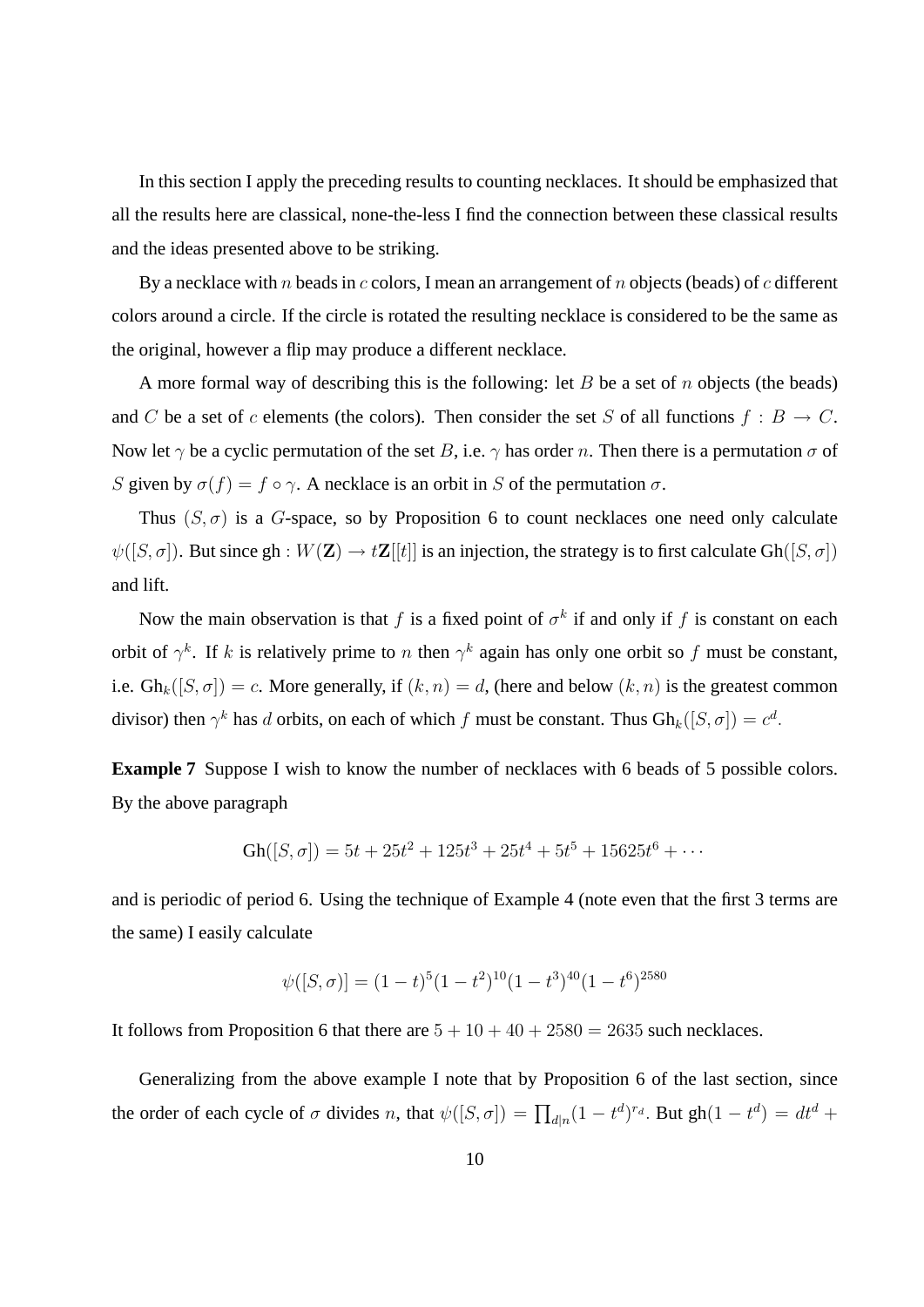$dt^{2d} + \cdots + \frac{n}{d}$  $\frac{n}{d}t^n + \cdots$  so if we add the coefficients of  $t^i$  for  $1 \le i \le n$  we get  $\frac{n}{d}d = n$ . Hence the coefficients of  $t^i$ ,  $1 \le i \le n$  in the expansion of  $gh((1-t^d)^{r_d})$  add to  $nr_d$  and hence the coefficients of  $t^i$ ,  $1 \le i \le n$  of  $Gh([S, \sigma]) = gh(\psi([S, \sigma])$  add to  $n\left(\sum_{d|n} r_d\right)$ . By Proposition 6 the sum in parentheses is the number of necklaces, and so one may conclude that the number of necklaces with *n* beads in *c* colors is

$$
\frac{1}{n}\sum_{k=1}^{n} Gh_k([S,\sigma]) = \frac{1}{n}\sum_{k=1}^{n} c^{(k,n)}
$$

But note that the number of times the term  $c^d$  appears in the last sum is  $\phi(\frac{n}{d})$  $\frac{n}{d}$ ) where  $\phi$  is Euler's  $\phi$  function. And thus I have obtained the classical formula:

**Theorem 8** *The number of necklaces with* n *beads and* c *colors is*

$$
\frac{1}{n}\sum_{d|n} \phi\left(\frac{n}{d}\right) c^d
$$

I now look at the problem of counting primitive necklaces with n beads in c colors, let  $M(c, n)$ denote the number of these. A primitive necklace is one which is asymmetric under rotation, i.e. corresponds to an orbit of length n in S under  $\sigma$ . Thus we see from Proposition 6  $M(c, n) = r_n$ where  $\psi([S, \sigma]) = \prod_{m=1}^{\infty} (1 - t^m)^{r_m}$ . And from this and Proposition 5 I immediately obtain the formula attributed to Col. Moreau (see [9]).

#### **Theorem 9**

$$
M(c,n) = \frac{1}{n} \sum_{d|n} \mu\left(\frac{n}{d}\right) c^d
$$

*where*  $\mu$  *is the Möbius function.* 

Motivated by Examples 4,7 the reader might observe that the "coefficient"  $r_n$  in the expansion  $(1 - ct) = \prod_{m=1}^{\infty} (1 - r^m)^{r_m}$  is also given by the same formula  $\sum_{d|n} \mu(\frac{n}{d})$  $\frac{n}{d}$ ) $c^d$  and hence

$$
(1 - ct) = \prod_{n=1}^{\infty} (1 - t^n)^{M(c,n)}
$$

This identity usually occurs in the literature by replacing each side by its "negative" as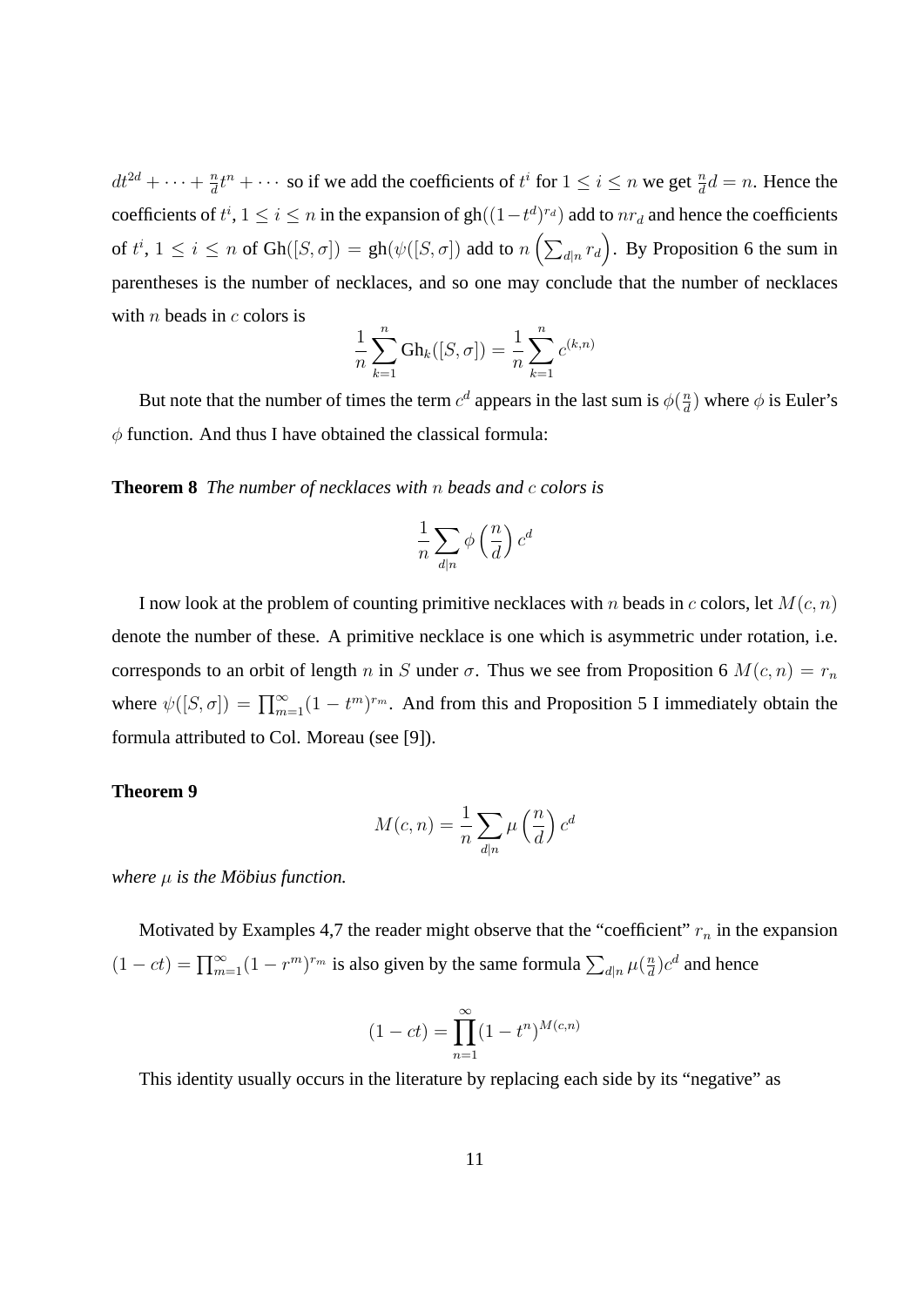**Theorem 10 (The Cyclotomic Identity)** *For each positive integer* c

$$
\frac{1}{1-ct} = \prod_{n=1}^{\infty} \left(\frac{1}{1-t^n}\right)^{M(c,n)}
$$

Thus from Example 4 one may conclude that  $M(5, 1) = 5, M(5, 2) = 10, M(5, 3) = 40, M(5, 4) =$ 150,  $M(5, 5) = 624$  and  $M(5, 6) = 2580$  etc.

So far the multiplicative structure of  $W(Z)$  has not played much of a role. As my last result, I derive an identity from [9] using Witt vector multiplication.

**Theorem 11** *For integers*  $i, j$  *let*  $(i, j)$  *denote the greatest common divisor and*  $[i, j]$  *be the least common multiple. Then for all positive integers* a, b, n*,*

$$
M(ab,n) = \sum_{[i,j]=n} (i,j)M(a,i)M(b,j)
$$

**Proof:**  $M(ab, n)$  is the "coefficient" of  $(1 - t^n)$  in the expansion  $(1 - abt) = \prod_{m=1}^{\infty} (1 - t^m)^{M(ab, m)}$ by the previous theorem. But in  $W(\mathbf{Z})$ ,  $(1 - abt) = (1 - at) * (1 - bt)$  so

$$
(1 - abt) = \left(\prod_{i=1}^{\infty} (1 - t^i)^{M(a,i)}\right) * \left(\prod_{j=1}^{\infty} (1 - t^j)^{M(b,j)}\right)
$$

By virtue of Equation (3) the  $(1 - t^n)$  term in this last product will be the "sum" of all products

$$
(1-t^i)^{M(a,i)} * (1-t^j)^{M(b,j)} = (1-t^{[i,j)})^{(i,j)M(a,i)M(b,j)}
$$

where  $[i, j] = n$ . This finishes the proof.

# **References**

- [1] G.M. Bergman, Ring Schemes, in "Lectures on Curves on an Algebraic Surface" (D. Mumford, ed.), Princeton Univ. Press, 1966.
- [2] S. Bloch, Algebraic K-theory and Crystalline Cohomology, Publ. Math. I.H.E.S. 47 (1978), 188–268.